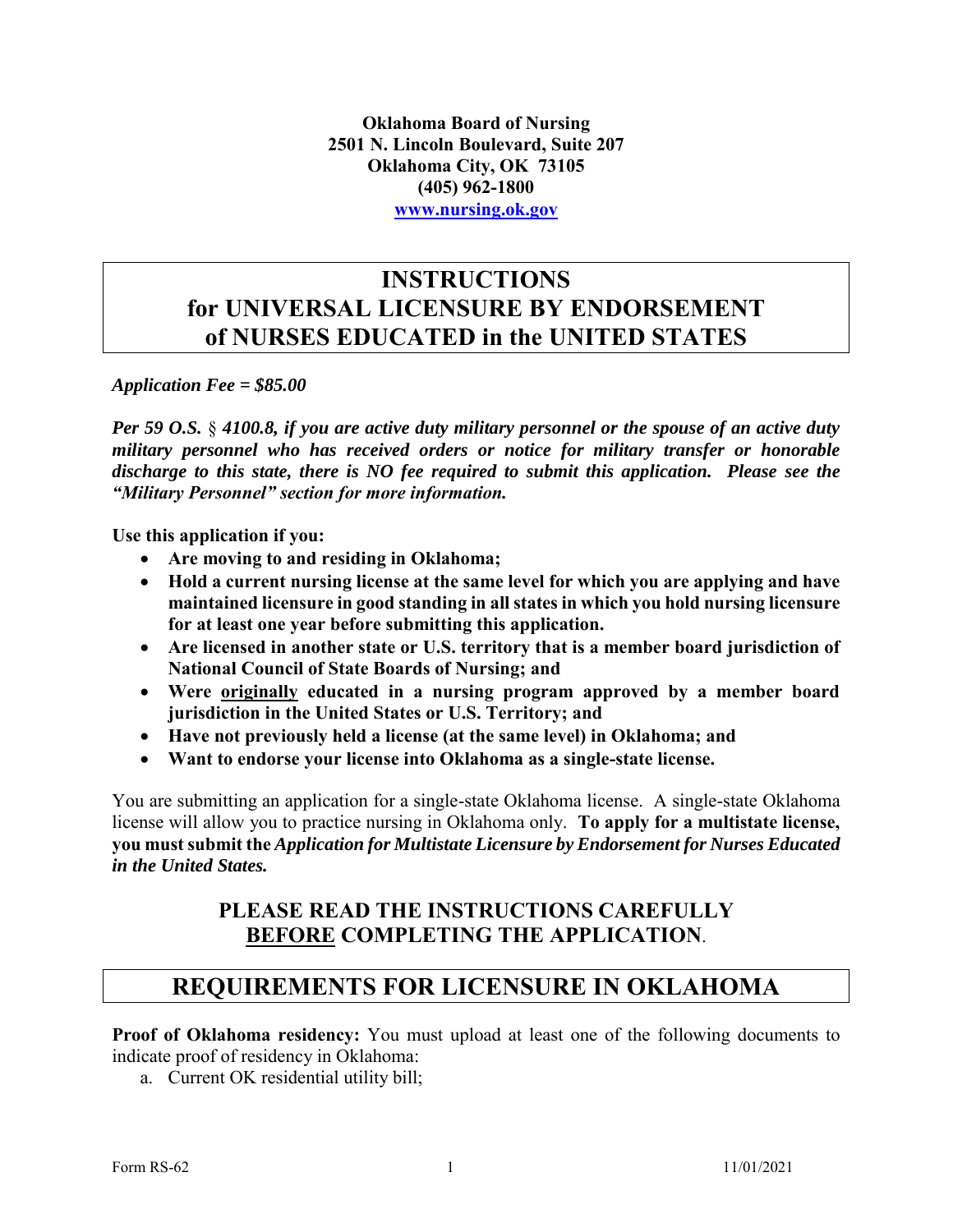- b. Documentation of filing a tax return with the OK Tax Commission as a resident of Oklahoma;
- c. Documentation of current ownership, or current lease for a term of at least twelve (12) months of a primary place of residence in Oklahoma;
- d. Documentation of current in-state employment or notarized letter of promise of employment of the applicant or his or her spouse; or
- e. Any other verifiable documentation demonstrating Oklahoma residency as determined by the Oklahoma regulating entity.

**Evidence of Current Licensure in Another State:** You must be in possession of a current license at the same level in another state. Board staff will validate this information.

**Evidence of unencumbered Licensure for the past one (1) year in all states in which you hold or have held licensure:** You are required to list all states in which you hold or have held licensure at the same level of licensure during the application process. This Board will confirm with respective Boards of Nursing in all states in which you held licensure to ensure that your license has been maintained in good standing for at least one (1) year before making application to this Board for nursing licensure.

#### **If there is unresolved disciplinary action in another state, this Board will hold your application until the matter is resolved but not longer that one (1) year from the time of application.**

**Age:** The applicant for licensure must be a minimum of eighteen (18) years of age.

**Verification of citizenship status:** State law requires the Board of Nursing to issue a license only to U.S. citizens, nationals and legal permanent resident aliens; and to qualified alien applicants who present, *in person*, valid documentary evidence of:

- 1. A valid, unexpired immigrant or nonimmigrant visa status for admission into the U.S.;
- 2. A pending or approved application for asylum in the U.S.;
- 3. Admission into the U.S. in refugee status;
- 4. A pending or approved application for temporary protected status in the U.S.;
- 5. Approved deferred action status; or
- 6. A pending application for adjustment of status to legal permanent residence status or conditional resident status.

Applicants in the above six categories will only be eligible to receive a license that is valid for the time period of their authorized stay in the U.S., or if there is no date of end to the time period of their authorized stay, for one year. The license is required to indicate that it is temporary. The information will be verified through the Systematic Alien Verification for Entitlements (SAVE) Program, operated by the U.S. Department of Homeland Security.

**Graduation from a state Board-approved program of registered or practical nursing**: You must be a graduate of a **state Board-approved program** of registered or practical nursing. An official transcript from the nursing education program must be submitted directly from the nursing education program. The transcript must show the diploma or degree and the date conferred. The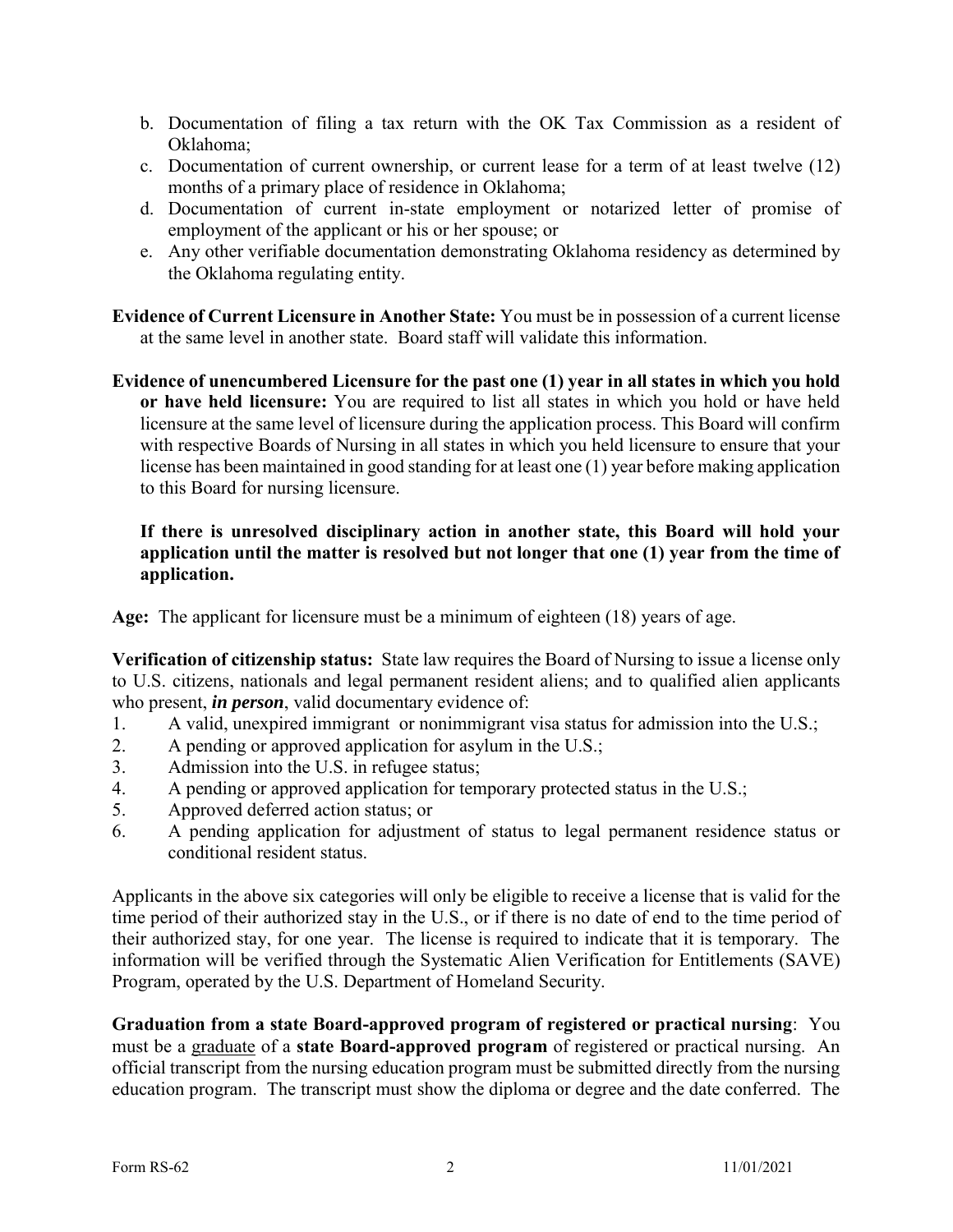transcript must be obtained from an entity approved and recognized by the U.S. Department of Education as a primary source for providing education transcripts. The nursing education program you attended **must have included theory and clinical experience in the following areas**:

- Care of the adult
- Care of children
- Maternal-newborn nursing
- Psychiatric-mental health nursing (Exception: psychiatric clinical experience is not required for practical nurse applicants)

Graduates of Excelsior College and other non-traditional programs are encouraged to contact the Oklahoma Board of Nursing prior to submitting an application for licensure by endorsement.

**Completion of the licensure examination:** In order to be eligible for licensure by endorsement, the Registered Nurse must be licensed by exam as follows:

- a. After February 1, 1989: by achieving a score of "PASSED" on the National Council Licensure Examination (NCLEX-RN), OR
- b. Between July 1, 1982, and February 1, 1989: by passing the NCLEX-RN with a score of at least 1600, OR
- c. Between January 1, 1952, and July 1, 1982: by passing the State Board Test Pool Examination (SBTPE) for registered nurse licensure in medical nursing, surgical nursing, obstetrical nursing, nursing of children and psychiatric nursing with a score of 350 or more in each subject,
- d. Canadian nurses originally licensed by exam in the following provinces in the years indicated: Alberta 1952-70; British Columbia 1949-70; Manitoba 1955-70; Newfoundland 1961-70; Nova Scotia 1955-70; Prince Edward Island 1956-70; Quebec (*English language*) 1959-70; and Saskatchewan 1956-70.

RN licensure by the following exams is **not recognized:** New Mexico 1974; Puerto Rico prior to 1976 or after August, 2006; Puerto Rico-Spanish language version exam any year; Alaska prior to 1954; Virgin Islands prior to 1964; Guam prior to 1969; any state constructed examination; any foreign exam.

 Any RN originally licensed by any of these exams must write and pass the licensing examination adopted by the Oklahoma Board of Nursing.

In order to be eligible for licensure by endorsement, the Licensed Practical Nurse must be licensed by exam as follows:

- a. LPNs who were licensed between July 1, 1954, and October 1, 1988, must have passed the examination adopted by the Board for practical nurse licensure achieving a standard score of 350 on either the State Board Test Pool Examination (SBTPE) for licensed practical nurse licensure or the National Council Licensure Examination (NCLEX-PN).
- b. LPNs licensed since October 1, 1988, must have achieved a score of "PASSED" on the NCLEX-PN.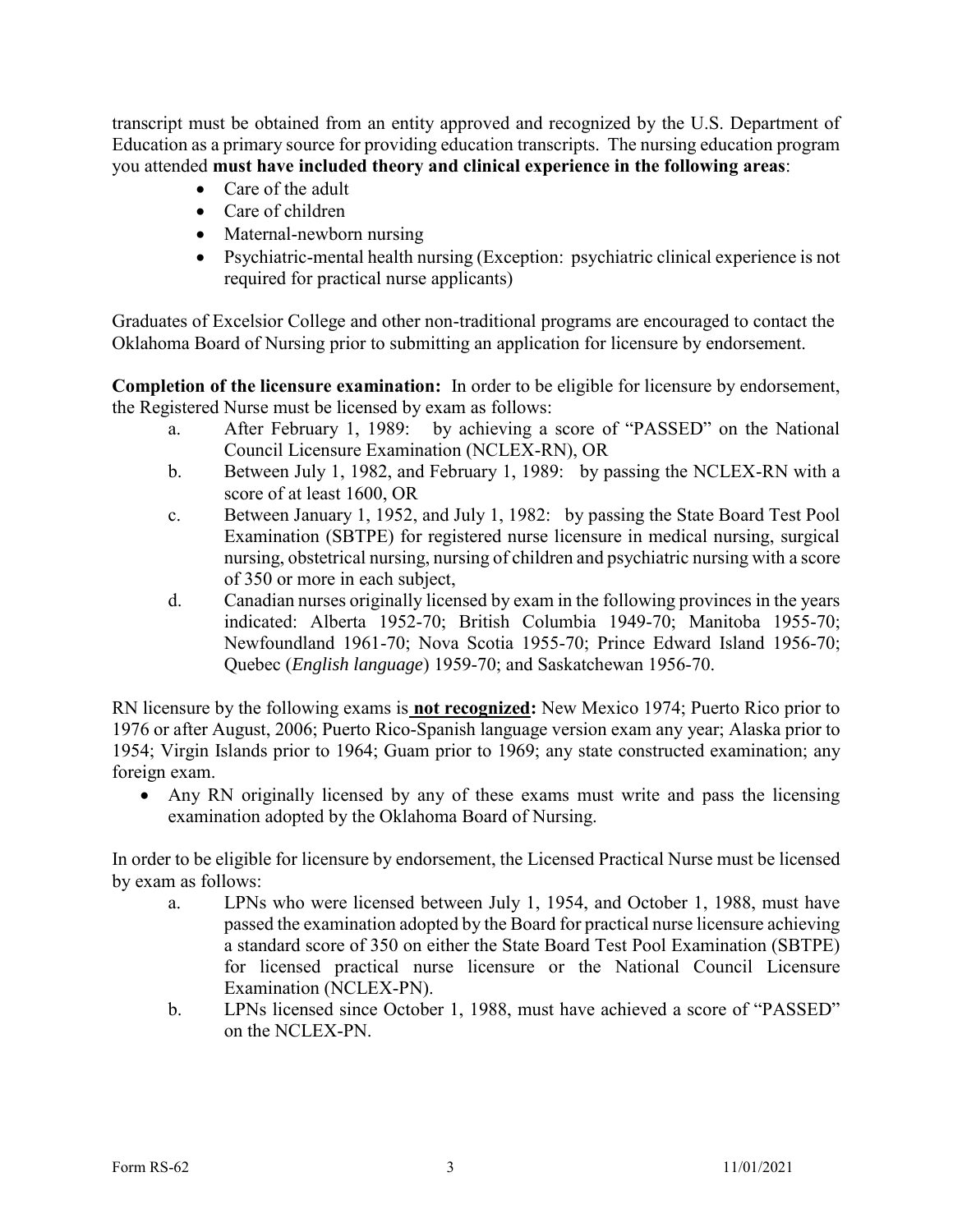LPN licensure by the following exams is **not recognized**: California- May 1974 through September 1986; Texas prior to 1969; Puerto Rico prior to 1976 or after August 1, 2006; Puerto Rico-Spanish language version exam any year; any foreign exam.

 Any LPN originally licensed by any of these exams must write and pass the licensing examination adopted by the Oklahoma Board of Nursing.

**Verification of licensure from the original state of licensure:** A verification of licensure status, graduation from an approved nursing education program and degree received, and completion of the licensing examination must be submitted by Nursys, if the state participates in Nursys, or by your original state of licensure. If education information is not provided by the state, an official transcript will be required.

- To avoid delays, you may request that an official transcript be sent directly to the Board office.
- If disciplinary action has been taken, approval of the Board may be required.

**Submission of evidence of continuing qualifications for practice:** You must upload evidence of continued qualifications for practice through completion of one of the following requirements within the last five years prior to receipt of the completed application in the Board office:

- a. Submission of an official transcript or certificate of completion verifying completion of a nurse refresher course approved by the Board (see list of approved refresher courses on website: **[www.nursing.ok.gov/nrefresher.pdf](http://www.nursing.ok.gov/nrefresher.pdf)**); or
- b. Successfully passing the National Council Licensure Examination for Registered or Practical Nurses; or
- c. Cause submission of an official transcript, provided by an entity approved and recognized by the U.S. Department of Education as a primary source for providing education transcripts, verifying successful completion of at least six academic semester credit hours (or 105 contact hours) of nursing courses which include classroom and clinical instruction; or
- d. Upload an *Employment Verification Form* and an accompanying job description that provides evidence of licensure in another state, territory or country and employment in a position requiring nursing licensure with verification of at least 520 work hours during the past five years. **This form must be signed by the employer**, or
- e. Upload evidence of completing at least twenty-four (24) contact hours of continuing education applicable to nursing practice; or
- f. Upload current certification in a nursing specialty area.

### **Applicants for endorsement who took the NCLEX examination for initial licensure within the last two years must**:

- a. provide evidence of completion of the nursing education program within two years of initial application for licensure by examination; or
- b. upload verification through an *Employment Verification Form* of at least six months work experience in the state, U.S. territory, or country of licensure; or
- c. Successfully complete a Board-approved refresher course in accordance with the Board's policy; or
- d. successfully complete nursing didactic coursework and faculty-supervised clinical experience in a board-approved nursing education program at the appropriate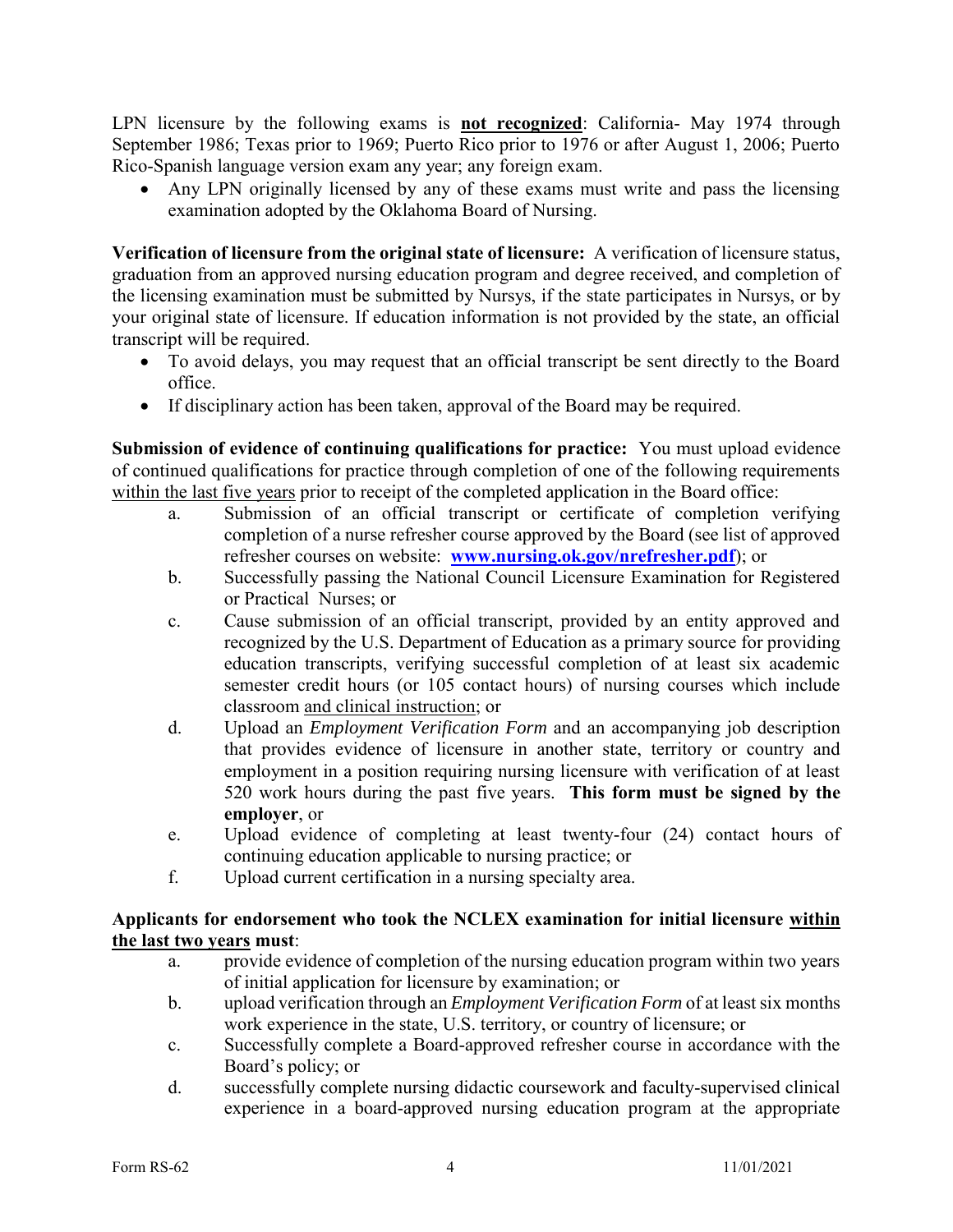educational level, to include at least 80 hours in classroom and skills laboratory review and at least 80 hours participating in patient care activities in the clinical setting.

#### **Review of criminal charges, disciplinary action, or judicial declaration of incompetence**:

State law (59 O.S. § 567.18.B.) requires each applicant for licensure to have a fingerprint-based background check not more than ninety (90) days old at the time of submission of the application for licensure. The background check consists of fingerprint-based searches of the Oklahoma State Bureau of Investigation (OSBI) and Federal Bureau of Investigation (FBI) Criminal History Record Information databases and name index searches of computerized databases containing criminal history records. Please see the specific "Instructions" section for further information on obtaining a fingerprint-based criminal background check. Please also read the *Privacy Act and Applicant Notification* found in the appendix to this set of application instructions.

In addition to the background check, applicants for licensure who have ever been summoned, arrested, taken into custody, indicted, convicted or tried for, or charged with, or pleaded guilty to, the violation of any law or ordinance or the commission of any misdemeanor or felony, or requested to appear before any prosecuting attorney or investigative agency in any matter; **or** have ever had disciplinary action taken against a nursing license, certification or registration, any professional or occupational license, registration, or certification and/or any application for a nursing or professional or occupational license, registration, or certification or if there is currently any investigation of your nursing license, registration, or certification; and/or any professional or occupational license, registration, or certification; and/or any application for a nursing and/or professional or occupational license, registration, or certification in any state, territory or country, **or** have ever been judicially declared incompetent are required to provide a report in writing to the Oklahoma Board of Nursing. A "report in writing" means that the applicant/licensee provided a signed and dated description stating in his/her own words the date, location, and circumstances of the incident, and if applicable, the resulting action taken by the court, agency, or disciplinary board. The report should be in the form of a statement in the provided space on the application. The report must be accompanied by certified court records or a board order, as described below. A verbal report does not constitute a "report in writing". A written report not accompanied by a full set of certified court records or the board order(s) does not constitute a "report in writing". Failure to report such action is a violation of the *Oklahoma Nursing Practice Act*.

An applicant for a license to practice as a Registered Nurse or Licensed Practical Nurse must upload ,via Nurse Portal, to the Oklahoma Board of Nursing "certified written evidence that the applicant has never been convicted of a felony crime that substantially relates to the occupation of nursing and poses a reasonable threat to public safety" [59 O.S. § § 567.5, 567.6].

#### **Military Personnel:**

Per 59 O.S. § 4100.8, if you are an active duty military personnel or the spouse of an active duty military personnel who has received orders or notice for military transfer or honorable discharge to this state, upload a copy of the United States Uniformed Services Identification and Privilege Card and a copy of the military member's Permanent Change of Station (PCS) orders. No application fee is required. Following confirmation that you hold a valid license in another state that is in good standing and reasonably equivalent to the requirements of this state, a temporary license will be granted within 30 days.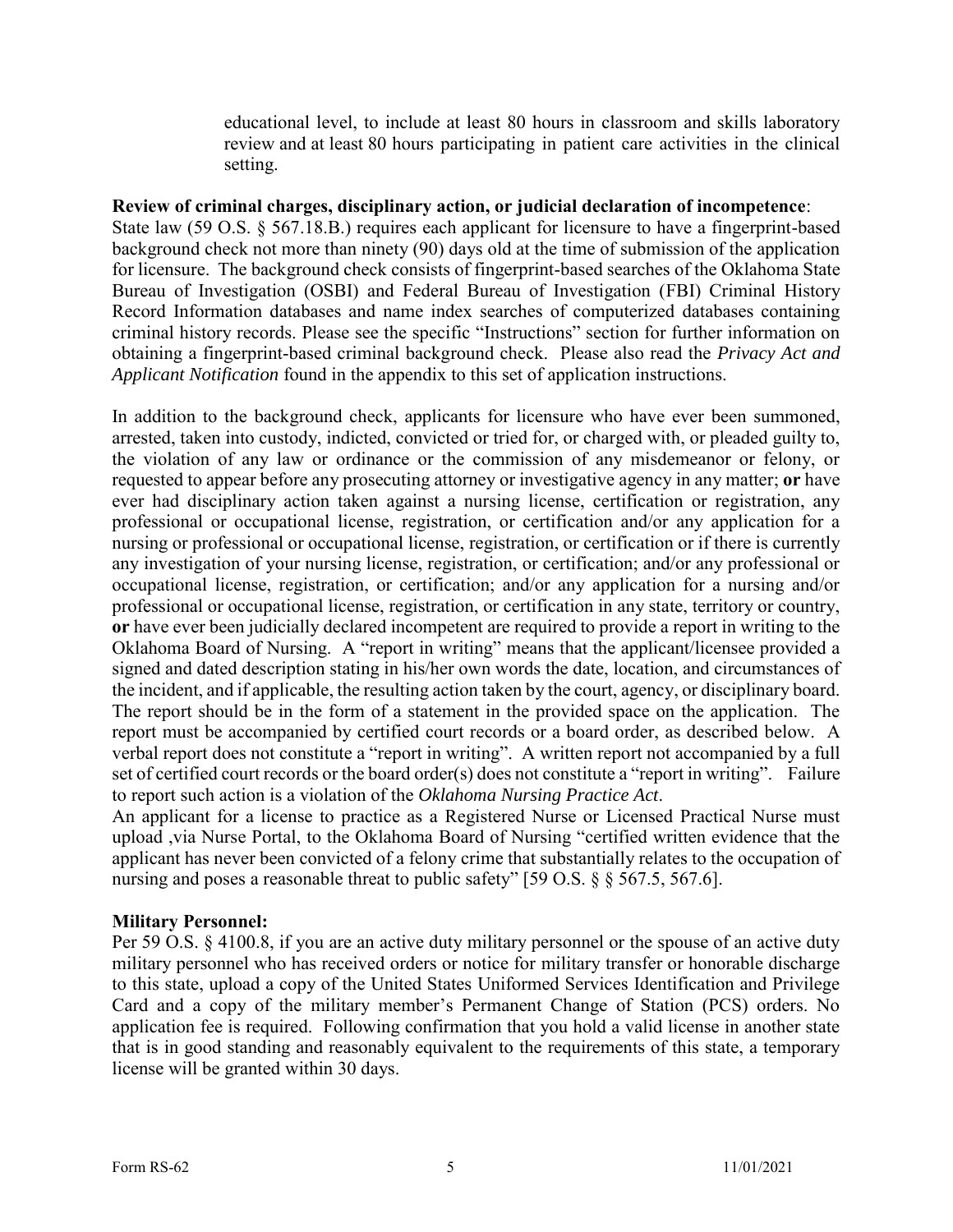If you are relocating to this state pursuant to your spouse's official military orders and you have not worked 520 or more hours in a licensed position in a state in which you were actively licensed within the past five years, state law [O.S.  $\overline{59}$  § 567.11(8)] allows you to practice nursing in the state of Oklahoma for one hundred twenty days (120) **after** submission of an application and fees for licensure to the Board, provided that you:

- have an active, unencumbered license from another state or territory;
- have no health-related license in a disciplinary status; and
- furnish to the employer satisfactory evidence of current, unencumbered licensure in another state or territory.

If this applies to you, please upload evidence of your nursing license from another state or territory and a copy of your spouse's official military orders with your application.

### **INSTRUCTIONS FOR COMPLETION OF THE APPLICATION**

- 1. *Completion of application*: The application is to be completed and submitted online via your Nurse Portal account found on the Board's home page. You must complete all modules of the application with your **full legal name** which is the name on your birth certificate and any subsequent legal name changes. Please indicate "NMN" if you do not have a middle name. **You must provide a Social Security number on the application**. This information is mandatory, pursuant to 56 O.S. § 240.21A, for administration of the tax laws of the State of Oklahoma.
- 2. **Proof of Oklahoma residency:** You must upload at least one of the following documents to indicate proof of residency in Oklahoma:
	- a. Current OK residential utility bill;
	- b. Documentation of filing a tax return with the OK Tax Commission as a resident of Oklahoma;
	- c. Documentation of current ownership, or current lease for a term of at least twelve (12) months of a primary place of residence in Oklahoma;
	- d. Documentation of current in-state employment or notarized letter of promise of employment of the applicant or his or her spouse; or
	- e. Any other verifiable documentation demonstrating Oklahoma residency as determined by the Oklahoma regulating entity.
- 3. **Evidence of Current and unencumbered Licensure in for the past one (1) year in all states in which you hold or have held licensure:** You are required to list all states in which you hold or have held licensure at the same level of licensure during the application process. This Board will confirm with those respective Boards of Nursing that your license has been maintained in good standing for at least one (1) year before making application to this Board for licensure.
- 4. *Citizenship:* All applicants for licensure must upload the appropriate notarized *Evidence of Status* form.

If you are a U.S. citizen, U.S. national, or legal permanent resident alien, you must upload a photocopy of one of the documents listed under "Acceptable Documents to Establish Evidence of Citizenship" on the *Evidence of Status Part A Form*.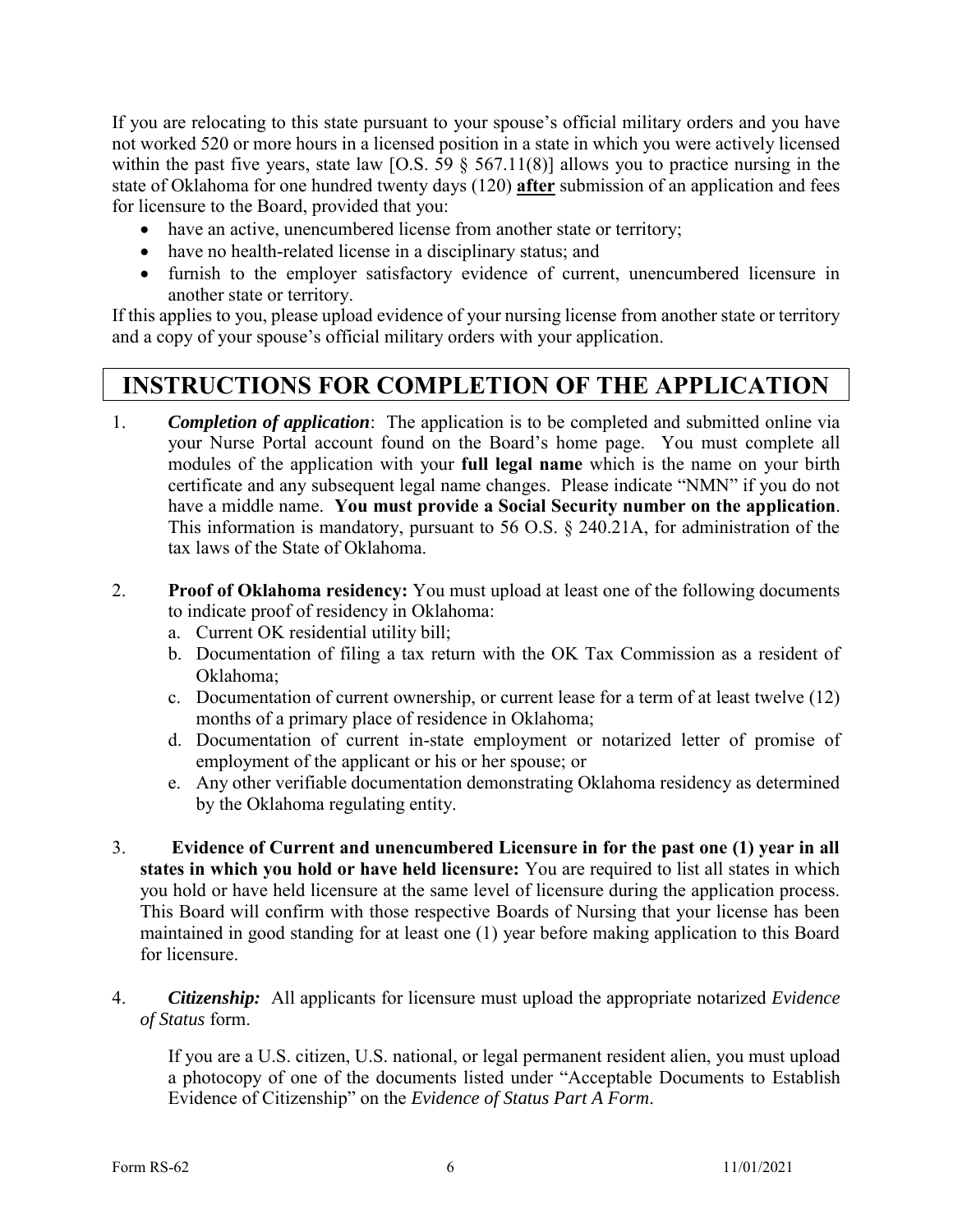According to State law, **if you are a qualified alien, you must bring in person** the *Evidence of Status Form* to the Oklahoma Board of Nursing office, along with the original documents that support your qualified alien status, as shown on the *Evidence of Status Part B Form*. At the Board office, a staff member will copy your qualified alien status documentation and will notarize the *Evidence of Status Form*.

5. *Background Check:* Each applicant must provide fingerprint images to be used for the purpose of permitting a state and national criminal history records search through the OSBI and FBI. The criminal history records search must be conducted through the Board's vendor, Idemia, no more than ninety (90) days prior to receipt of the application in the Board office. The results of the search are provided directly to the Board office by the OSBI usually within one to two weeks. Please read the *Privacy Act Statement and Applicant Notification* found in the Appendix to this set of instructions. Procedures for changing, correcting or updating OSBI and / or FBI results are set forth in Title 28, C.F.R., §16.34 and will be furnished as needed.

> **Option 1**: **If you have an Oklahoma mailing address**, you will need to go to an IdentoGo center sponsored by Idemia located within the state to provide fingerprints electronically. These sites are available by appointment only. You must visit the following website to schedule an appointment: **[www.identogo.com,](http://www.identogo.com/)** or you must call (877) 219-0197 to make an appointment. Payment can be made during your appointment or online when scheduling. **Please note that your fingerprints must be obtained electronically only at an IdentoGO center sponsored by Idemia.**

> **Option 2**: **If you have an out-of-state mailing address,** Board staff will mail you specific fingerprint cards that you must take to a local law enforcement agency to obtain the fingerprints. **Please note that you must wait to receive the specific coded fingerprint cards from the Board office prior to obtaining your fingerprints.** An addressed envelope will be provided as the fingerprint cards **must be mailed by the law enforcement agency directly to an IdentoGO center sponsored by Idemia.** You are responsible for the postage and the costs associated with obtaining your fingerprints; **OR** If you are in Oklahoma, you may follow the instructions for Option 1 above.

6. *Criminal Charges, Disciplinary Action, or Judicial Declaration of Mental Incompetence:* If you answer "yes" to the criminal charge, discipline, or competency questions on the application, you must **submit a statement on the application form, describing the date, location and circumstances of the incident, and the resulting action taken by the court or disciplinary board**. In addition, you will be required to upload certified copies of identified documents. If you have more than one incident you are reporting, you must speak to every case/charge that has been filed.

1. Have you ever had disciplinary action taken against a nursing license, recognition, certificate, or privilege to practice; any professional or occupational license, recognition, or certificate; and/or any application for a nursing or professional or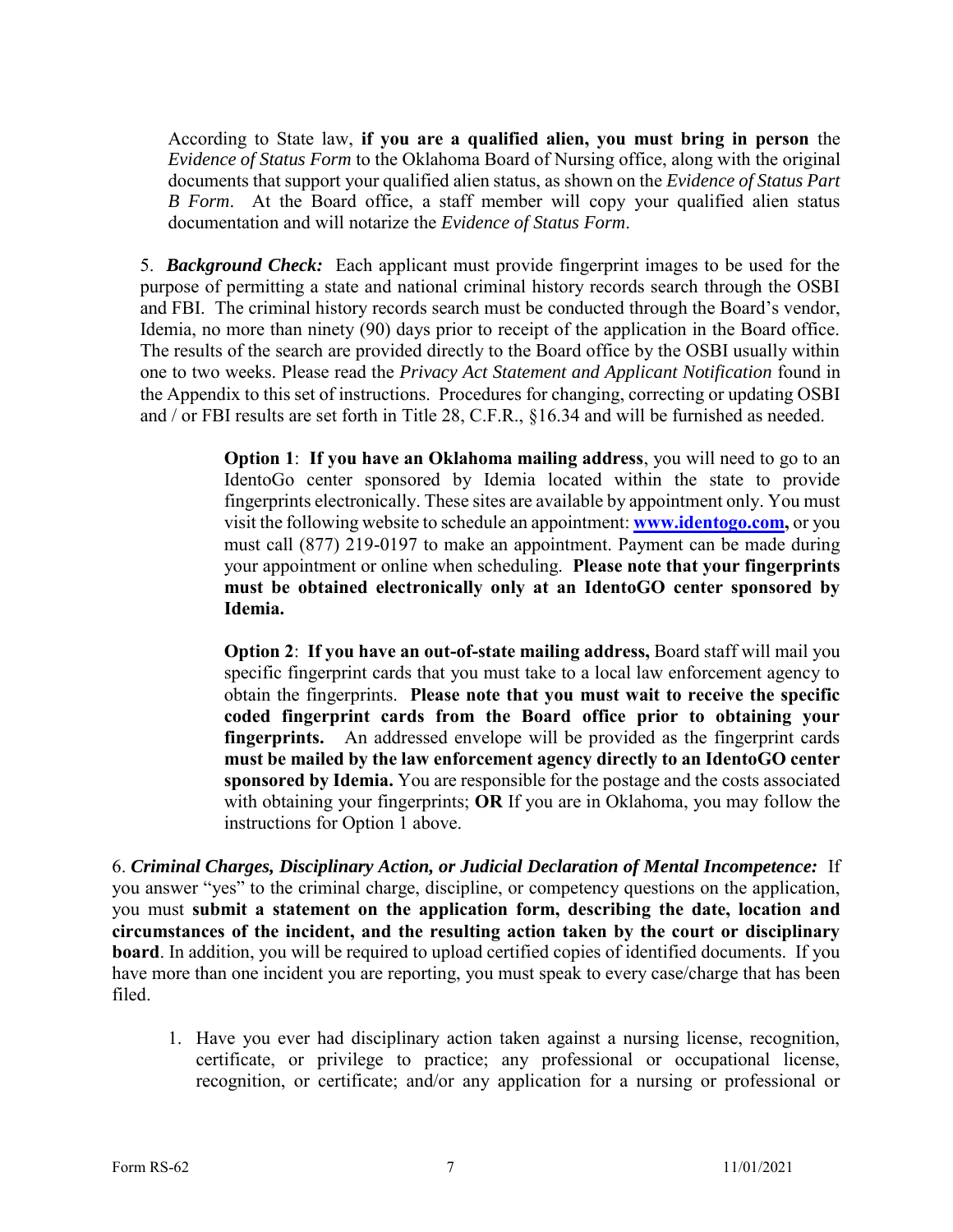occupational license, recognition, or certificate in any state, territory or country not previously reported **in writing** to the Oklahoma Board of Nursing?"

- a. If you answered "yes", you must type in the space available a statement describing the date, location, and circumstances of the incident(s), and, if applicable, the resulting action(s) taken by the disciplinary board.
- b. If you are reporting more than one incident, you must describe every case that has been filed.
- c. You will need to upload certified copies of the charges/complaints, findings of fact, and orders from the licensing agency.
- 2. Is there currently any investigation of your nursing license, recognition, certificate, or privilege to practice; and/or any professional or occupational license, recognition, or certificate; and/or any application for a nursing and/or professional or occupational license, recognition, or certificate in any state, territory or country not previously reported **in writing** to the Oklahoma Board of Nursing?
	- a. If you answered "yes", you must type in the space available a statement describing the date, location, and circumstances of the incident(s), and, if applicable, the resulting action(s) taken by the disciplinary board.
	- b. If you are reporting more than one incident, you must describe every case that has been filed.
- 3. Have you been charged and/or convicted in any criminal offense not previously reported **in writing** to the Oklahoma Board of Nursing, including those pending appeal? (You may exclude minor traffic violations, but must report all DUI/DWI charges and/or DUI/DWI convictions)

Check all that apply:

- [] been convicted of a misdemeanor?
- [] been convicted of a felony?
- [ ] pled nolo contendre, no contest, or guilty?
- [ ] received deferred adjudication, to include but not limited to deferred prosecution agreement?
- [ ] been placed on community supervision or court-ordered probation, whether or not adjudicated guilt?
- [] been sentenced to serve jail or prison time? Court-ordered confinement?
- [] been granted pre-trial diversion, to include but not limited to Drug Court?
- [ ] have any pending criminal charges?
- [] have any pending violation of the law?
- [] been subject of a court-martial; Article 15 violation; or received any form of military judgment/punishment/action?
- [ ] No, none of the above applies.

NOTE: Expunged and Sealed Offenses: While expunged or sealed offense, arrests, tickets, or citations need not be disclosed, it is your responsibility to ensure the offense, arrest, ticket or citation has, in fact, been expunged or sealed. It is recommended that you submit a copy of the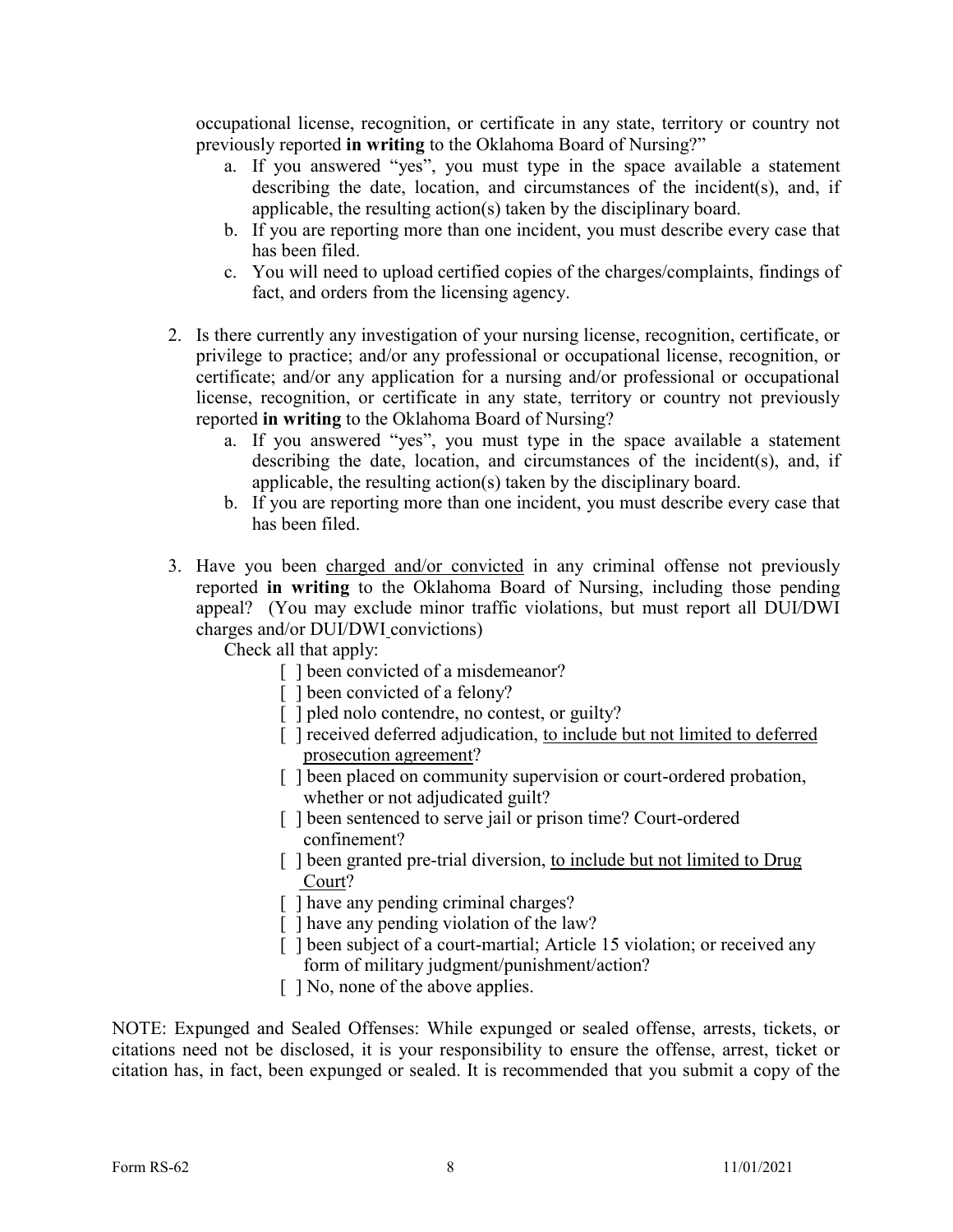Court Order expunging or sealing the record in question to our office with your application. Nondisclosure of relevant offenses raises questions related to truthfulness and character.

If you checked any of the above (except "No, none of the above applies"):

- a. If you answered "yes", you must type in the space available a statement describing the date, location, and circumstances of the incident(s), and, if applicable, the resulting action(s) taken by the court.
- b. If you are reporting more than one incident, you must describe every case that has been filed.
- c. You will need to upload certified copies of Court Records to include the Information Sheet, Incident Report, Complaint, and/or Charges; Affidavit of Probable Cause; Judgment and Sentence; and verification of completion of the Judgment and Sentence. The Court Records must be obtained from the Court(s) in which the offense(s) occurred.
- 4. Have you ever been judicially declared incompetent in any state, territory or country not previously reported **in writing** to the Oklahoma Board of Nursing?
	- a. If you answered "yes", you must type in the space available a statement describing the date, location, and circumstances of the incident(s), and, if applicable, the resulting action(s) taken by the court or agency. If you are reporting more than one incident, you must describe every case that has been filed.
	- b. You will need to upload a certified copy of the Court Order.
- **5.** Have you ever submitted a petition for an Initial Determination of Eligibility to the Oklahoma Board of Nursing?
- 7*. Fee:* You must pay the application fee online, using a VISA, MasterCard or electronic fund transfer when completing the application online in the Nurse Portal link. *Fees submitted are not refundable.* If you meet either military personnel options listed in the Military Personnel section above, a fee is not required
- 8. *Name Change:* If you have been licensed with this Board under a different name, you must submit a *Name Change Request* found in the Other Applications link on your Nurse Portal page, upload a certified copy of the legal document changing your name and submit the required fee in order to be licensed under your new name.
- 9. *Interstate Verification:* Verification of licensure status, completion of a board-approved nursing program, degree received and date of conferral, and completion of the licensure examination from your original state of licensure are required. This verification must come in written form directly from the Board of Nursing in the original state of licensure or from the NURSYS system at the National Council of State Boards of Nursing. Please note that each state or Nursys will charge a fee for this verification. Contact your state of original licensure or log on to **[www.nursys.com](http://www.nursys.com/)** for information on the procedure and fees.
	- If your original state of licensure is not listed on the NURSYS site, you must contact your original state directly.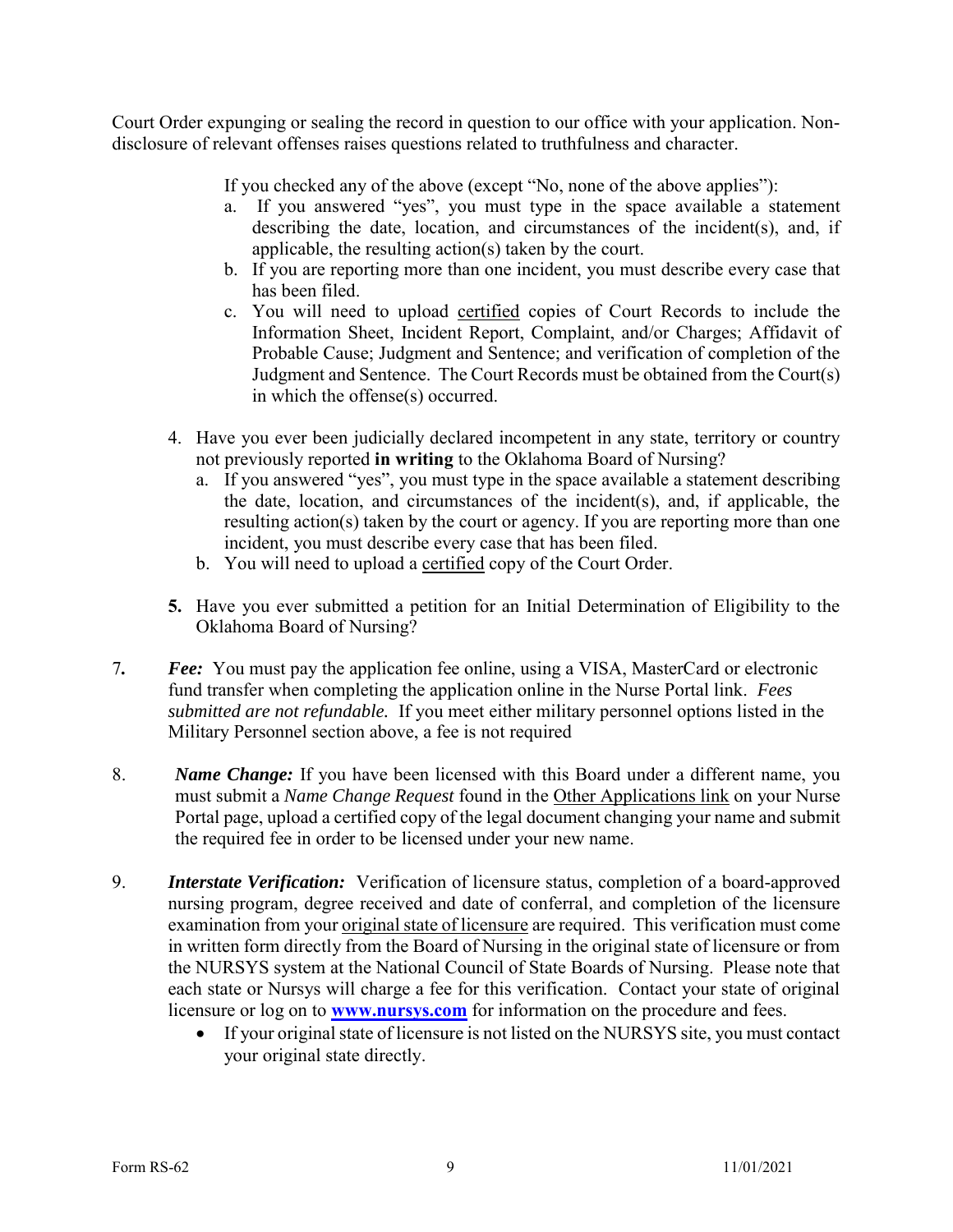- If your state does not fully verify your nursing education, the Board will request that an official transcript be submitted to this office directly from the nursing program.
	- o To prevent possible delays, you may wish to request a transcript be sent from the nursing program directly to the Board office**.**
- 10. *Verification of continuing qualifications for practice***:** If you have worked at the same level of licensure for which you are applying for a minimum of 520 hours in the last five years, please upload an *Employment Verification Form* and job description signed by your employer indicating a nursing license is required for that position(s). Each employer providing verification must complete and submit a separate *Form*.
	- **Please note that this** *Form* **must be completed and signed by an administrator/supervisor at the place of employment or by an authorized individual in the Human Resources Department.**

If you have not practiced as a licensed nurse for at least 520 hours in the last five years prior to applying for licensure by endorsement, an official transcript or certificate of completion for a refresher course approved by the Oklahoma Board of Nursing or an official transcript documenting hours earned in a board-approved nursing education program must be sent directly to this Board from the program. A list of Board-approved refresher courses is available on the Board's website: **[www.nursing.ok.gov](http://www.ok.gov/nursing)** 

If you have not worked, completed a board-approved refresher course, or completed hours in a nursing education program, you may upload evidence of completion of at least 24 contact hours of continuing education applicable to nursing practice, upload verification of current certification in a nursing specialty OR please note on the application that you wish to re-take the NCLEX examination to establish continuing qualifications for practice. Board staff will then assist you with registration for the NCLEX examination.

If you took the NCLEX within the last two years, your state of original licensure must provide evidence that you graduated from your nursing education program within the two years prior to taking the NCLEX. Otherwise, you must upload evidence of at least six months of work experience as a licensed nurse in the state, US territory or country of licensure at the level of licensure for which you are applying, or evidence of successful completion of a Board-approved refresher course in accordance with the Board's policy or nursing didactic coursework and faculty-supervised clinical experience in a boardapproved nursing education program at the appropriate educational level, to include at least 80 hours in classroom and skills laboratory review and at least 80 hours participating in patient care activities in the clinical setting.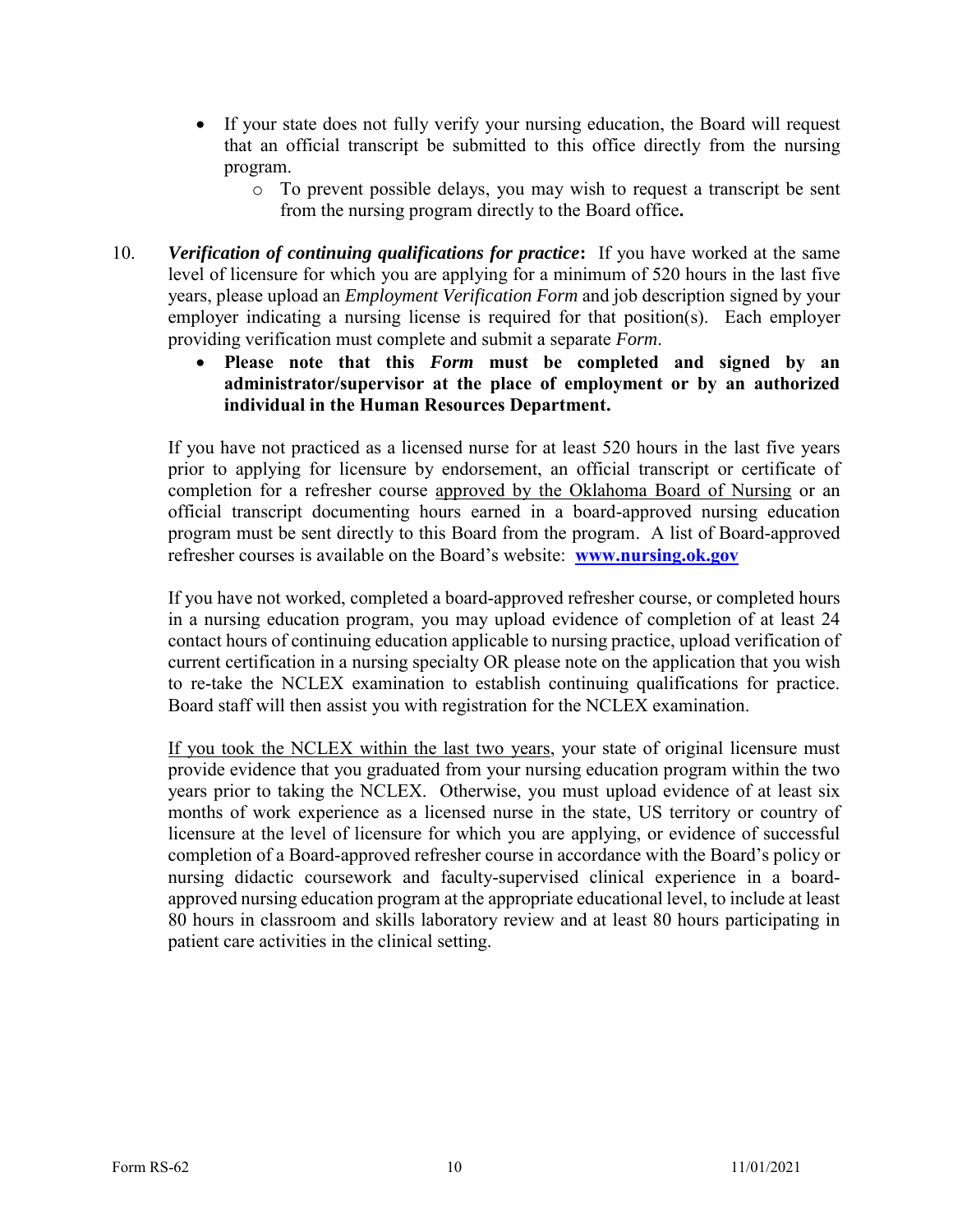## **GENERAL INFORMATION**

The *Oklahoma Nursing Practice Act* requires you to obtain a dated Oklahoma temporary license or valid Oklahoma license **prior** to employment in nursing in Oklahoma. This requirement does not apply to nurses practicing in certain federal facilities (contact the federal facility regarding its requirements for licensure.)

#### **You must obtain a temporary/permanent license before orienting or working in a position requiring a nursing license.**

You may view average processing times of a completed application on the Board's website in the Agency Data / Statistics / Quarterly Statistics link. All applications are reviewed in the order they are received. To check on the status of your application, visit the Nurse Portal. If further review is required, the processing time may be lengthened. Every effort is made to process applications expeditiously.

Your *Application for Universal Licensure by Endorsement* is valid for one year from the date it is received in the Board office. All requirements must be met within that year; otherwise, a new application, associated documents and fee must be submitted.

Once licensed, the *License Verification* portal on the Board's website will be the first place your new license will be noted.

Registered Nurse licenses expire the last day of the licensee's birth month in even-numbered years, and Licensed Practical Nurse licenses expire the last day of the licensee's birth month in oddnumbered years following the date of issuance. The application fee includes the processing of your application and licensure through the current renewal period. **Fees are not pro-rated and are non-refundable.**

If you are an Advanced Practice Registered Nurse (Certified Nurse Practitioner-CNP; Clinical Nurse Specialist-CNS; Certified Nurse Midwife-CNM; or Certified Registered Nurse Anesthetist-CRNA*),* **you may not practice in Oklahoma as an Advanced Practice Registered Nurse until you have a current Oklahoma license to practice registered nursing and a license to practice as an Advanced Practice Registered Nurse (APRN).** You will find the application for licensure as an Advanced Practice Registered Nurse in your Nurse Portal on the Board's home page. In accordance with Oklahoma law (59 O.S. § 567.7.E), the Executive Director shall suspend the license or certificate of a person who submits a check, money draft, or similar instrument for payment of a fee which is not honored by the financial institution named. The suspension becomes effective ten (10) days following delivery by certified mail of written notice of the dishonor and the impending suspension to the person's address on file. Upon notification of suspension, the person may reinstate the authorization to practice upon payment of the fees and any and all costs associated with notice and collection. The suspension shall be exempt from the Administrative Procedures Act.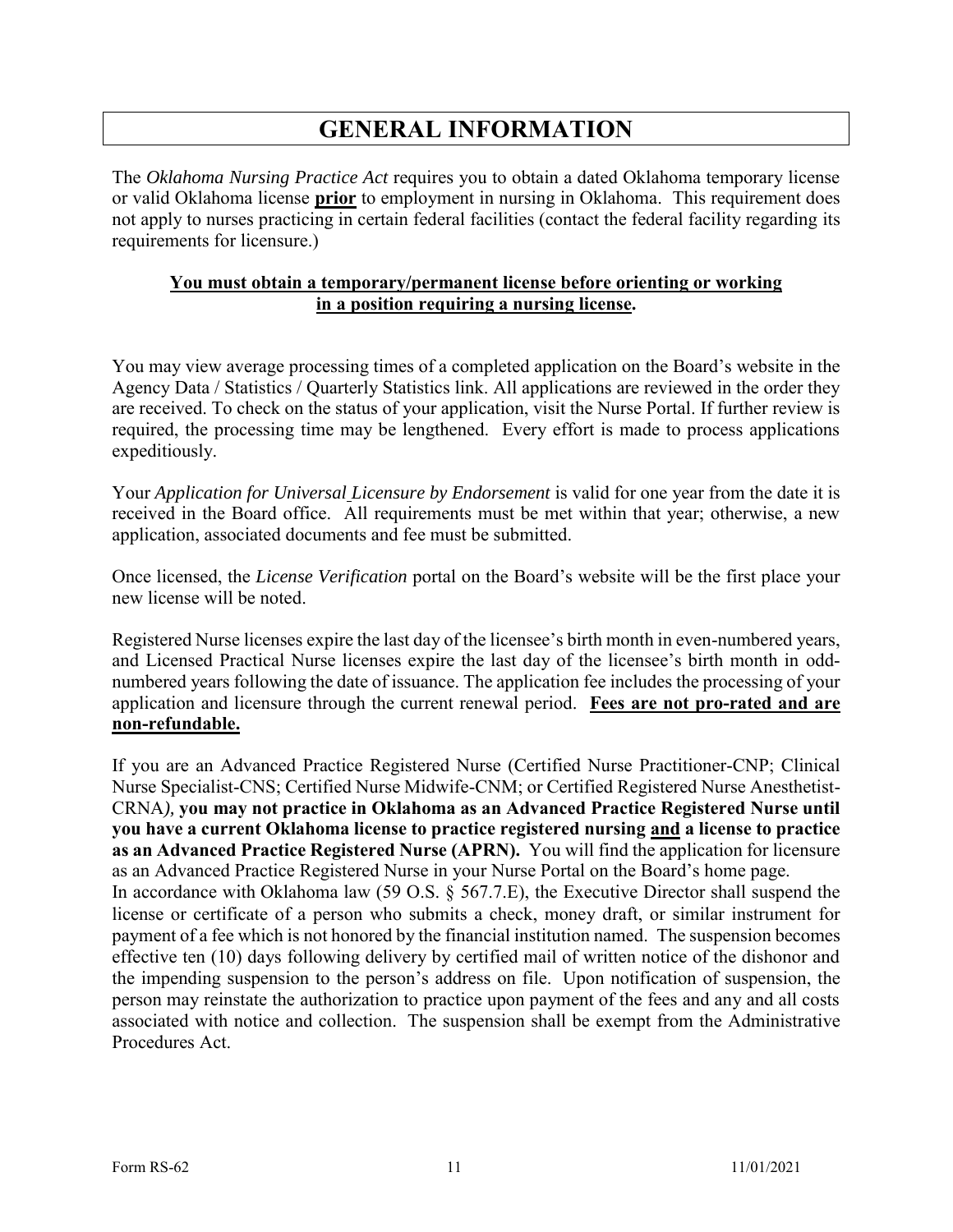## **COMMON MISTAKES THAT DELAY APPLICATION PROCESSING**

- **Failing to provide the full legal name (with the notation "NMN" if there is no middle name)**
- **Failing to note ALL licenses held even if they are not in an active status**
- **Failing to submit fingerprint images to be used for the purpose of permitting a state and national criminal background search**
- **Failing to upload the employer-signed** *Employment Verification Form* **to verify 520 hours work experience in the past five years as needed.**
- **Failing to upload a notarized** *Evidence of Status Form* **and supporting documentation**
- **Failing to write in the space available for each question a complete description and upload certified copies of documentation regarding history of criminal charges, disciplinary action, or judicial declaration of incompetence**